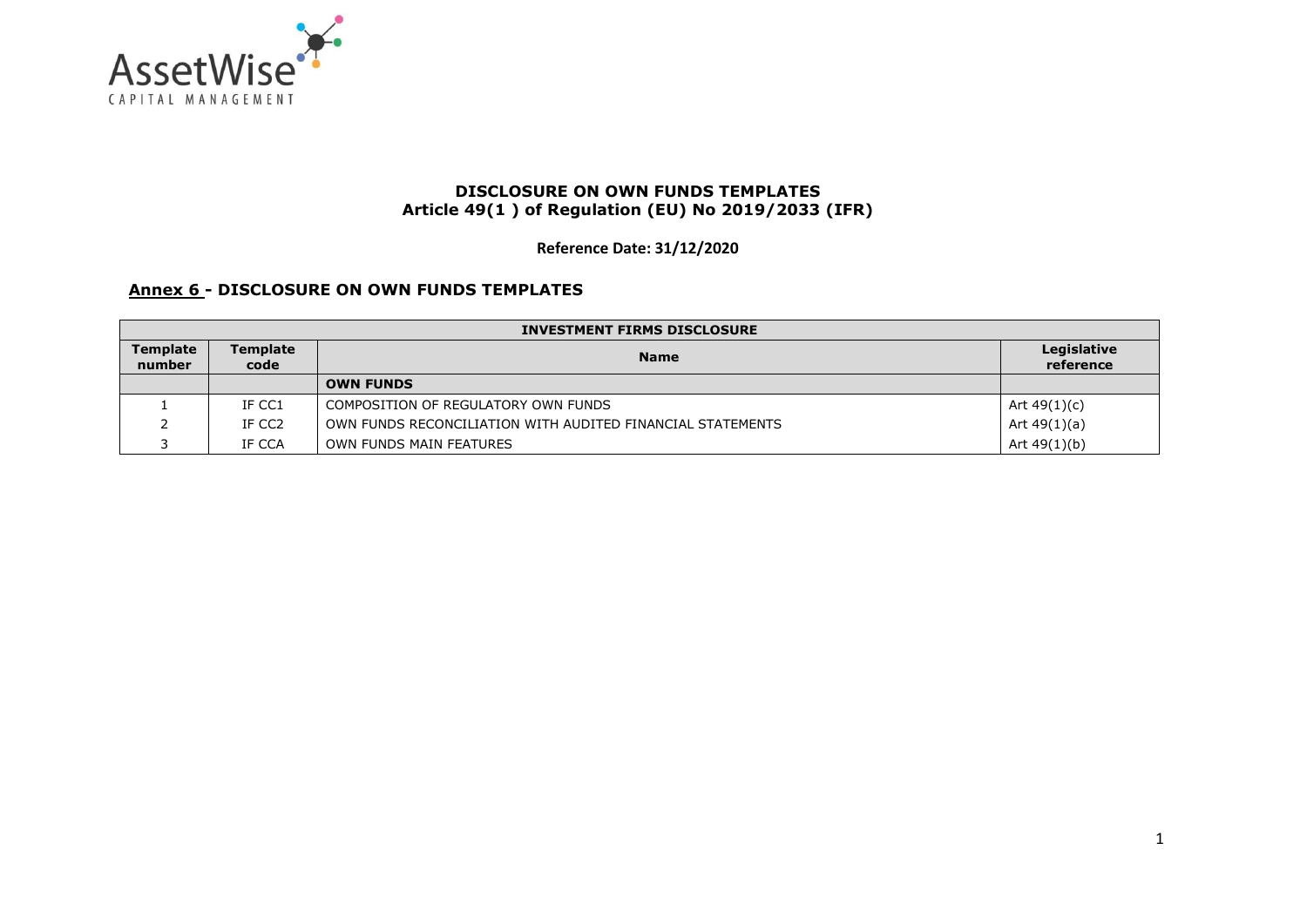

**Template EU IF CC1.01 - Composition of regulatory own funds (Investment firms other than small and non-interconnected )**

|    |                                                               | (a)            | (b)                                                                                                   |
|----|---------------------------------------------------------------|----------------|-------------------------------------------------------------------------------------------------------|
|    |                                                               | <b>Amounts</b> | Source based on reference numbers/letters of the balance sheet in<br>the audited financial statements |
|    | Common Equity Tier 1 (CET1) capital: instruments and reserves |                |                                                                                                       |
| 1  | <b>OWN FUNDS</b>                                              | 641.655        |                                                                                                       |
| 2  | <b>TIER 1 CAPITAL</b>                                         | 641.655        |                                                                                                       |
| 3  | <b>COMMON EQUITY TIER 1 CAPITAL</b>                           | 641.655        |                                                                                                       |
| 4  | Fully paid up capital instruments                             | 150.000        | Statement of Financial Position Ref 11                                                                |
| 5  | Share premium                                                 |                |                                                                                                       |
| 6  | Retained earnings                                             | 528.563        | Statement of Financial Position Ref 11                                                                |
| 7  | Accumulated other comprehensive income                        |                |                                                                                                       |
| 8  | Other reserves                                                | $-28.073$      | <b>Statement of Financial Position Ref 11</b>                                                         |
| 9  | Minority interest given recognition in CET1 capital           |                |                                                                                                       |
| 10 | Adjustments to CET1 due to prudential filters                 |                |                                                                                                       |
| 11 | Other funds                                                   |                |                                                                                                       |
| 12 | (-)TOTAL DEDUCTIONS FROM COMMON EQUITY TIER 1                 | $-8.835$       | Statement of Financial Position Ref 7                                                                 |
| 13 | (-) Own CET1 instruments                                      |                |                                                                                                       |
| 14 | (-) Direct holdings of CET1 instruments                       |                |                                                                                                       |
| 15 | (-) Indirect holdings of CET1 instruments                     |                |                                                                                                       |
| 16 | (-) Synthetic holdings of CET1 instruments                    |                |                                                                                                       |
| 17 | (-) Losses for the current financial year                     |                |                                                                                                       |
| 18 | (-) Goodwill                                                  |                |                                                                                                       |
| 19 | (-) Other intangible assets                                   | $-8.835$       | Statement of Financial Position Ref 7                                                                 |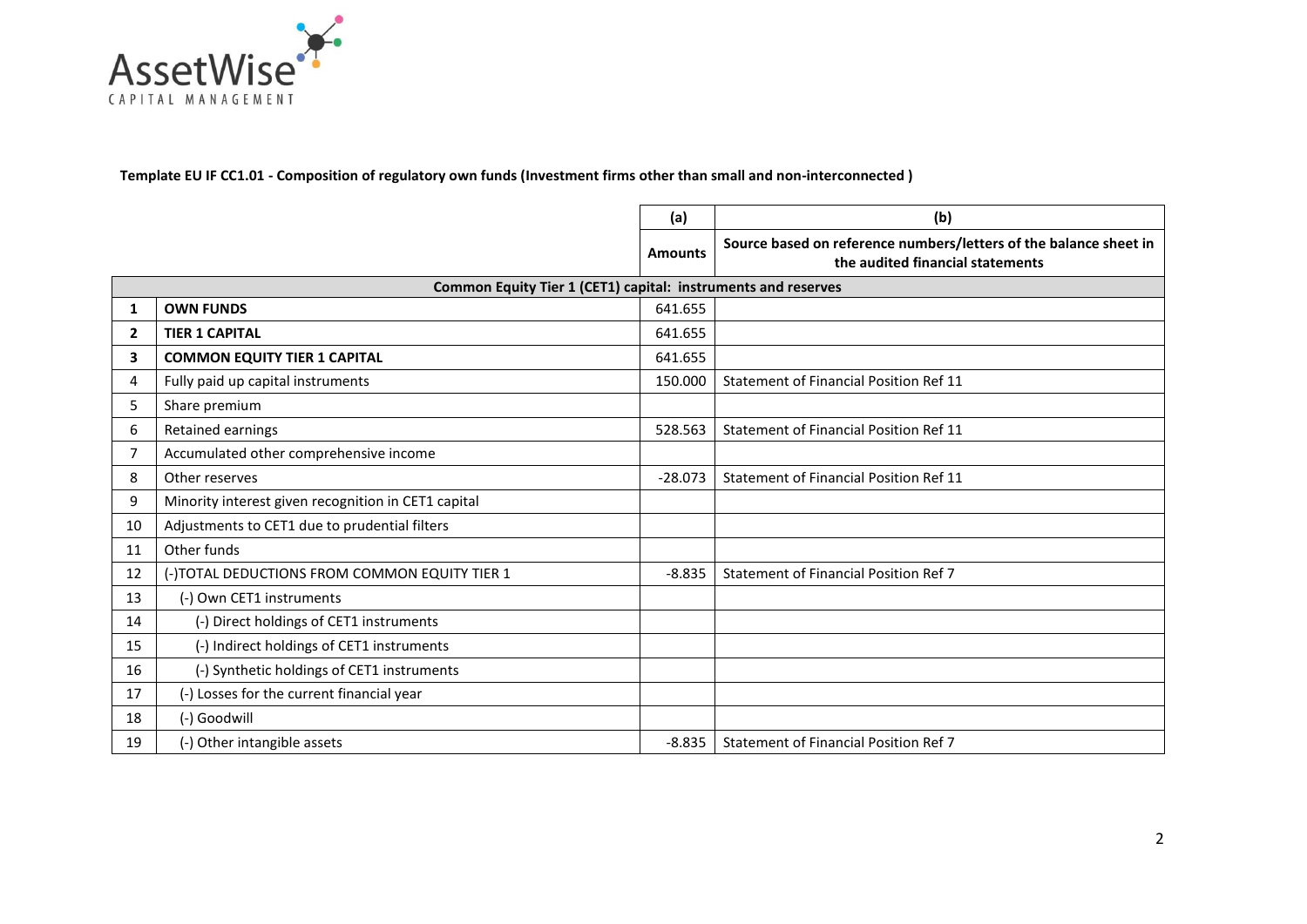

| 20 | (-) Deferred tax assets that rely on future profitability and do not arise<br>from temporary differences net of associated tax liabilities |  |
|----|--------------------------------------------------------------------------------------------------------------------------------------------|--|
| 21 | (-) Qualifying holding outside the financial sector which exceeds 15% of<br>own funds                                                      |  |
| 22 | (-) Total qualifying holdings in undertaking other than financial sector<br>entities which exceeds 60% of its own funds                    |  |
| 23 | (-) CET1 instruments of financial sector entites where the institution<br>does not have a significant investment                           |  |
| 24 | (-) CET1 instruments of financial sector entities where the institution<br>has a significant investment                                    |  |
| 25 | (-)Defined benefit pension fund assets                                                                                                     |  |
| 26 | (-) Other deductions                                                                                                                       |  |
| 27 | CET1: Other capital elements, deductions and adjustments                                                                                   |  |
| 28 | <b>ADDITIONAL TIER 1 CAPITAL</b>                                                                                                           |  |
| 29 | Fully paid up, directly issued capital instruments                                                                                         |  |
| 30 | Share premium                                                                                                                              |  |
| 31 | (-) TOTAL DEDUCTIONS FROM ADDITIONAL TIER 1                                                                                                |  |
| 32 | (-) Own AT1 instruments                                                                                                                    |  |
| 33 | (-) Direct holdings of AT1 instruments                                                                                                     |  |
| 34 | (-) Indirect holdings of AT1 instruments                                                                                                   |  |
| 35 | (-) Synthetic holdings of AT1 instruments                                                                                                  |  |
| 36 | (-) AT1 instruments of financial sector entities where the institution<br>does not have a significant investment                           |  |
| 37 | (-) AT1 instruments of financial sector entities where the institution has<br>a significant investment                                     |  |
| 38 | (-) Other deductions                                                                                                                       |  |
| 39 | Additional Tier 1: Other capital elements, deductions and adjustments                                                                      |  |
| 40 | <b>TIER 2 CAPITAL</b>                                                                                                                      |  |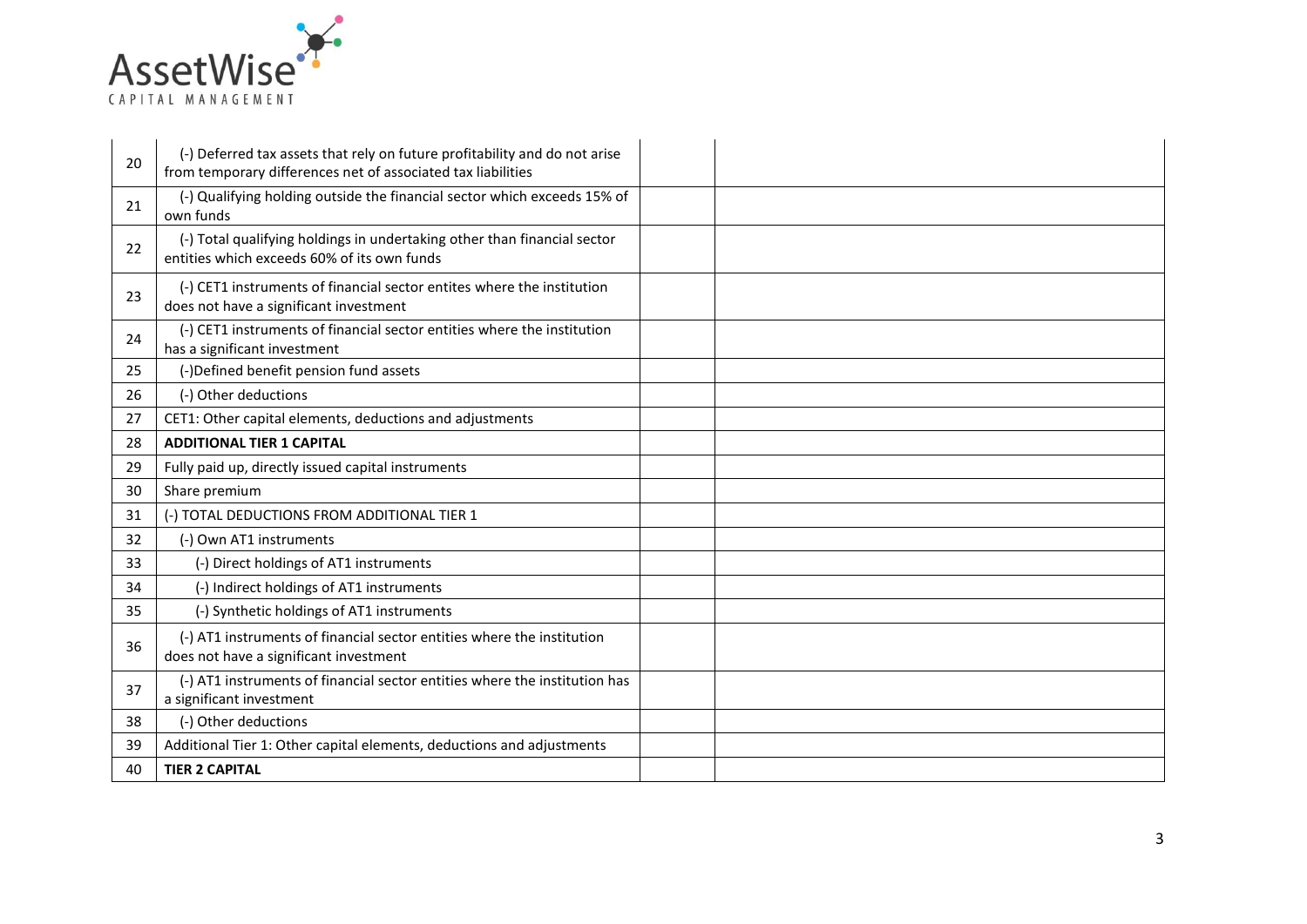

| 41 | Fully paid up, directly issued capital instruments                                                              |  |
|----|-----------------------------------------------------------------------------------------------------------------|--|
| 42 | Share premium                                                                                                   |  |
| 43 | (-) TOTAL DEDUCTIONS FROM TIER 2                                                                                |  |
| 44 | (-) Own T2 instruments                                                                                          |  |
| 45 | (-) Direct holdings of T2 instruments                                                                           |  |
| 46 | (-) Indirect holdings of T2 instruments                                                                         |  |
| 47 | (-) Synthetic holdings of T2 instruments                                                                        |  |
| 48 | (-) T2 instruments of financial sector entities where the institution does<br>not have a significant investment |  |
| 49 | (-) T2 instruments of financial sector entities where the institution has<br>a significant investment           |  |
| 50 | Tier 2: Other capital elements, deductions and adjustments                                                      |  |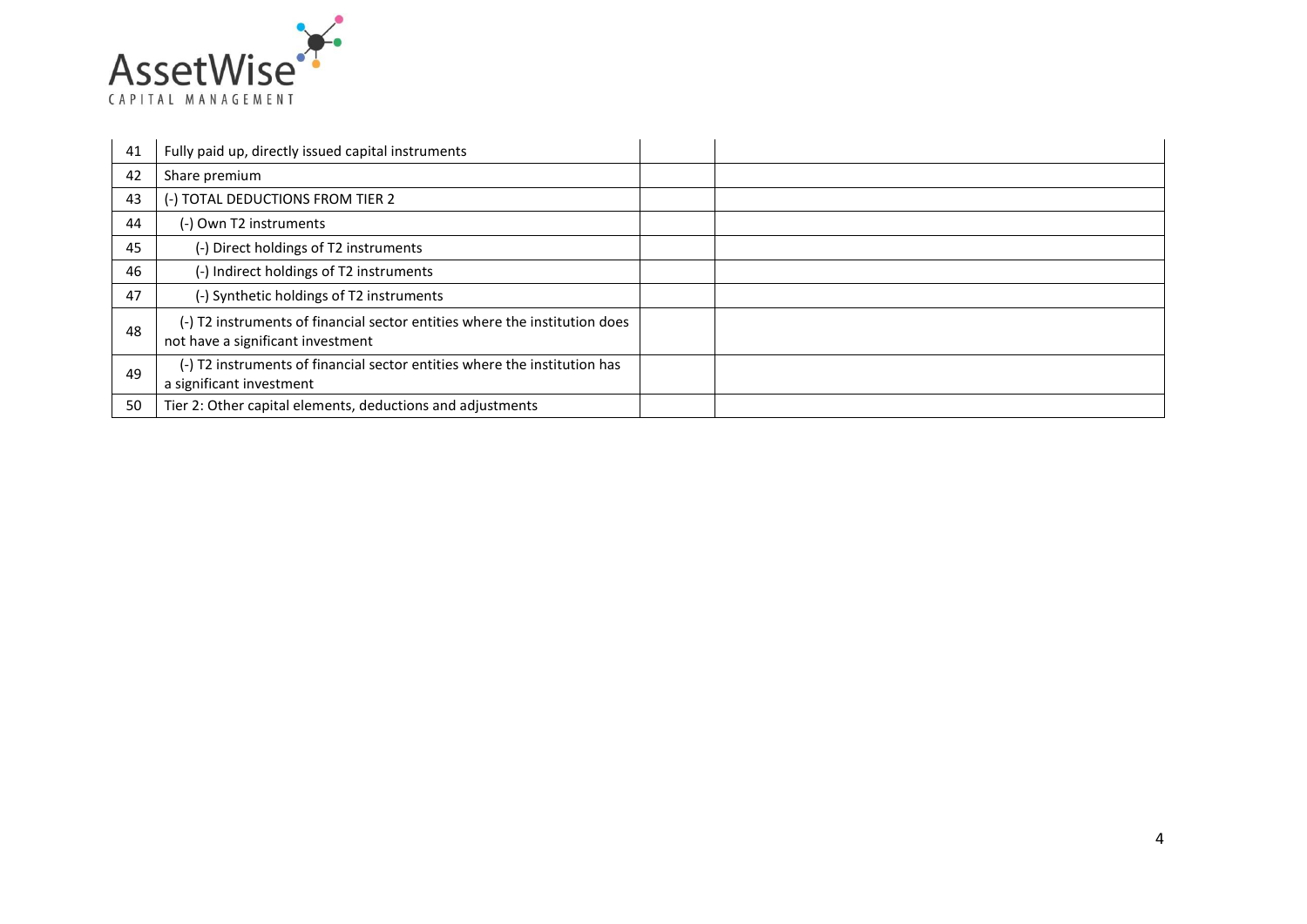

**Template EU IFCC2: Own funds: reconciliation of regulatory own funds to balance sheet in the audited financial statements**

|                             |                                                                                                                            | <b>Balance sheet as in</b><br>published/audited financial<br>statements | Under regulatory scope of<br>consolidation | <b>Cross</b><br>reference to<br>EU IF CC1 |
|-----------------------------|----------------------------------------------------------------------------------------------------------------------------|-------------------------------------------------------------------------|--------------------------------------------|-------------------------------------------|
|                             |                                                                                                                            | As at period end                                                        | As at period end                           |                                           |
|                             | Assets - Breakdown by asset classes according to the balance sheet in the published/audited financial statements           |                                                                         |                                            |                                           |
| 1                           | Property, Plant & Equipment                                                                                                | 28.274                                                                  | 28.274                                     |                                           |
| $\overline{2}$              | Intagible assets                                                                                                           | 8.835                                                                   | 742                                        | Ref 7                                     |
| 3                           | Right of use Assets                                                                                                        | 202.195                                                                 | 202.195                                    |                                           |
| 4                           | Deffered tax assets                                                                                                        | 23.243                                                                  | 23.243                                     |                                           |
| 5                           | Other long term assets                                                                                                     | 53.815                                                                  | 53.815                                     |                                           |
| 6                           | Trade and other receivables                                                                                                | 768.150                                                                 | 768.150                                    |                                           |
| 7                           | Cash & Cash Equivalents                                                                                                    | 307.499                                                                 | 307.499                                    |                                           |
|                             | <b>Total Assets</b>                                                                                                        | 1.392.011                                                               | 1.383.918                                  |                                           |
|                             | Liabilities - Breakdown by liability classes according to the balance sheet in the published/auditied financial statements |                                                                         |                                            |                                           |
| 1                           | Pension and other post retirement benefit obligations                                                                      | 47.379                                                                  | 47.379                                     |                                           |
| $\overline{2}$              | Long term lease liability                                                                                                  | 200.930                                                                 | 200.930                                    |                                           |
| 3                           | Trade and other payables                                                                                                   | 292.337                                                                 | 292.337                                    |                                           |
| 4                           | <b>Tax liabilities</b>                                                                                                     | 200.874                                                                 | 200.874                                    |                                           |
|                             | <b>Total Liabilities</b>                                                                                                   | 741.520                                                                 | 741.520                                    |                                           |
| <b>Shareholders' Equity</b> |                                                                                                                            |                                                                         |                                            |                                           |
| 1                           | Share capital                                                                                                              | 150.000                                                                 | 150.000                                    |                                           |
| 2                           | <b>Other Reserves</b>                                                                                                      | $-28.073$                                                               | $-28.073$                                  |                                           |
| 3                           | <b>Retained Earnings</b>                                                                                                   | 528.563                                                                 | 528.563                                    |                                           |
|                             |                                                                                                                            |                                                                         |                                            |                                           |
| <b>XXX</b>                  | <b>Total Shareholders' equity</b>                                                                                          | 650.490                                                                 | 650.490                                    |                                           |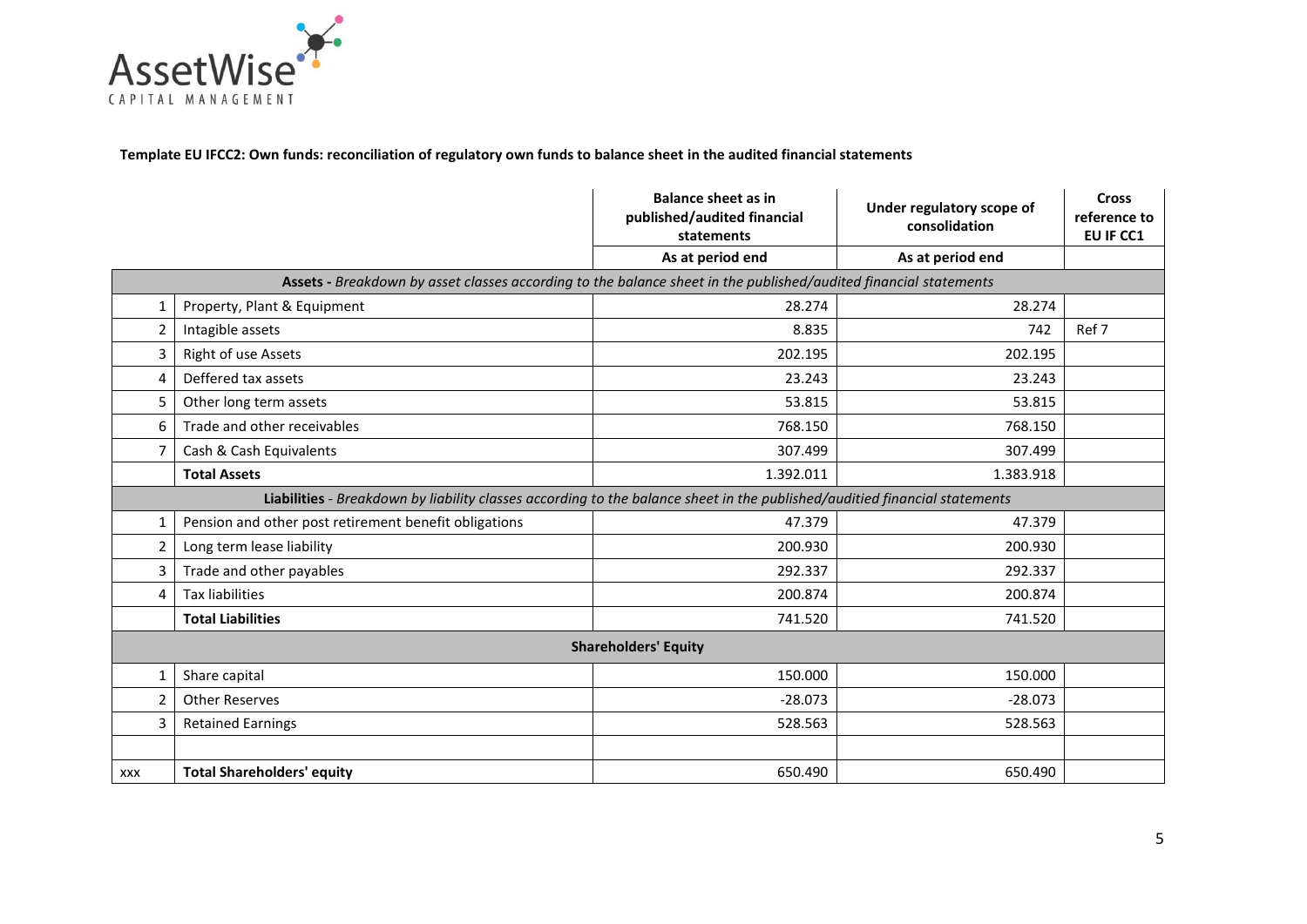

## **Template EU IF CCA: Own funds: main features of own instruments issued by the firm**

|                |                                                                                                 | a         |
|----------------|-------------------------------------------------------------------------------------------------|-----------|
|                |                                                                                                 | Free text |
| $\mathbf{1}$   | Issuer                                                                                          |           |
| $\overline{2}$ | Unique identifier (e.g. CUSIP, ISIN or Bloomberg identifier for private placement)              |           |
| 3              | Public or private placement                                                                     |           |
| 4              | Governing law(s) of the instrument                                                              |           |
| 5              | Instrument type (types to be specified by each jurisdiction)                                    |           |
| 6              | Amount recognised in regulatory capital (Currency in million, as of most recent reporting date) |           |
| $\overline{7}$ | Nominal amount of instrument                                                                    |           |
| 8              | Issue price                                                                                     |           |
| 9              | Redemption price                                                                                |           |
| 10             | Accounting classification                                                                       |           |
| 11             | Original date of issuance                                                                       |           |
| 12             | Perpetual or dated                                                                              |           |
| 13             | Original maturity date                                                                          |           |
| 14             | Issuer call subject to prior supervisory approval                                               |           |
| 15             | Optional call date, contingent call dates and redemption amount                                 |           |
| 16             | Subsequent call dates, if applicable                                                            |           |
|                | Coupons / dividends                                                                             |           |
| 17             | Fixed or floating dividend/coupon                                                               |           |
| 18             | Coupon rate and any related index                                                               |           |
| 19             | Existence of a dividend stopper                                                                 |           |
| 20             | Fully discretionary, partially discretionary or mandatory (in terms of timing)                  |           |